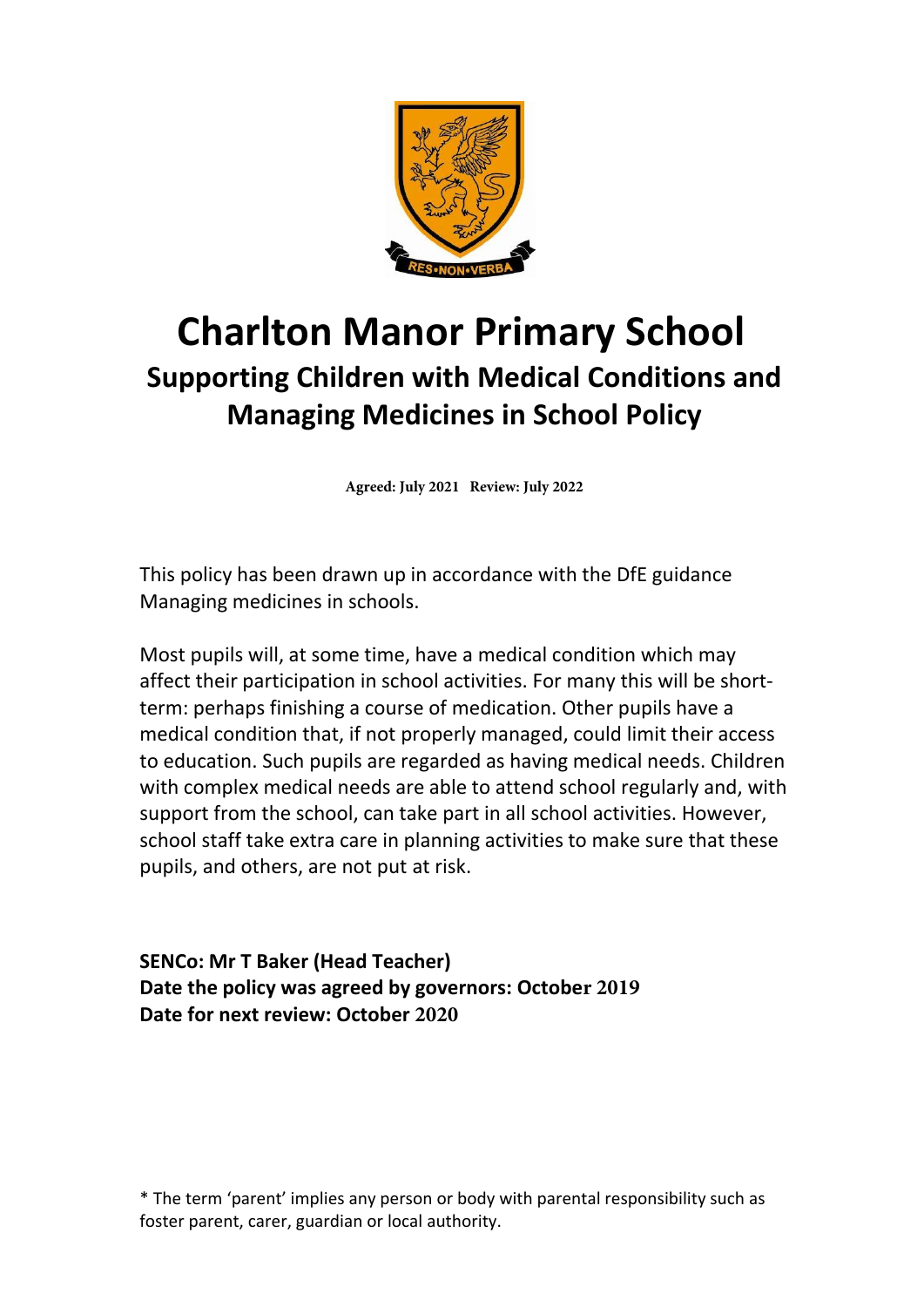# **Rationale**

Charlton Manor School is an inclusive community that aims to support and welcome pupils with medical conditions. We provide all pupils with all medical conditions the same opportunities as others at school. This will help to ensure they can:

- be healthy
- stay safe
- enjoy and achieve
- make a positive contribution
- achieve economic well-being

Charlton Manor School ensures all staff understand their duty of care to children and young people in the event of an emergency and that staff are well supported and feel confident in knowing what to do in an emergency. We are aware that some medical conditions are serious and can be potentially life threatening, particularly if ill managed or misunderstood. We understand the importance of medication being taken as prescribed. We are committed to ensuring that staff understand the medical conditions that affect children that they are working with and the common medical conditions that affect children across the school. There is a significant commitment to ensuring that staff receive training on the impact medical conditions can have on pupils and how to manage these.

# **This school is an inclusive community that aims to support and welcome pupils with medical conditions**

- Wherever possible children with medical conditions are encouraged to take control of their condition in the way which is most appropriate to them and their learning needs. When children are reliant on adults to have their medical needs met, relationships are trusting and the child feels secure
- We aim to include all pupils with medical conditions in all school activities
- Parents of pupils with medical conditions feel secure in the care their children receive at Charlton Manor
- The medical conditions policy is understood and supported by the whole school and local health community.

# **This school's medical conditions policy has been drawn up in consultation with a wide range of local key stakeholders within both the school and health settings**

Charlton Manor has consulted on the development of this medical condition policy with a range of key stakeholders within both the school and health settings. The school recognises the importance of providing feedback to those involved in planning for and actively managing the medical needs of children in the school and is committed to working with all stakeholders to continue to develop this area in accordance with the changing needs of children at the school. This policy will be accessible to parents and staff (including those not directly employed by the school) in a range of ways including the school website.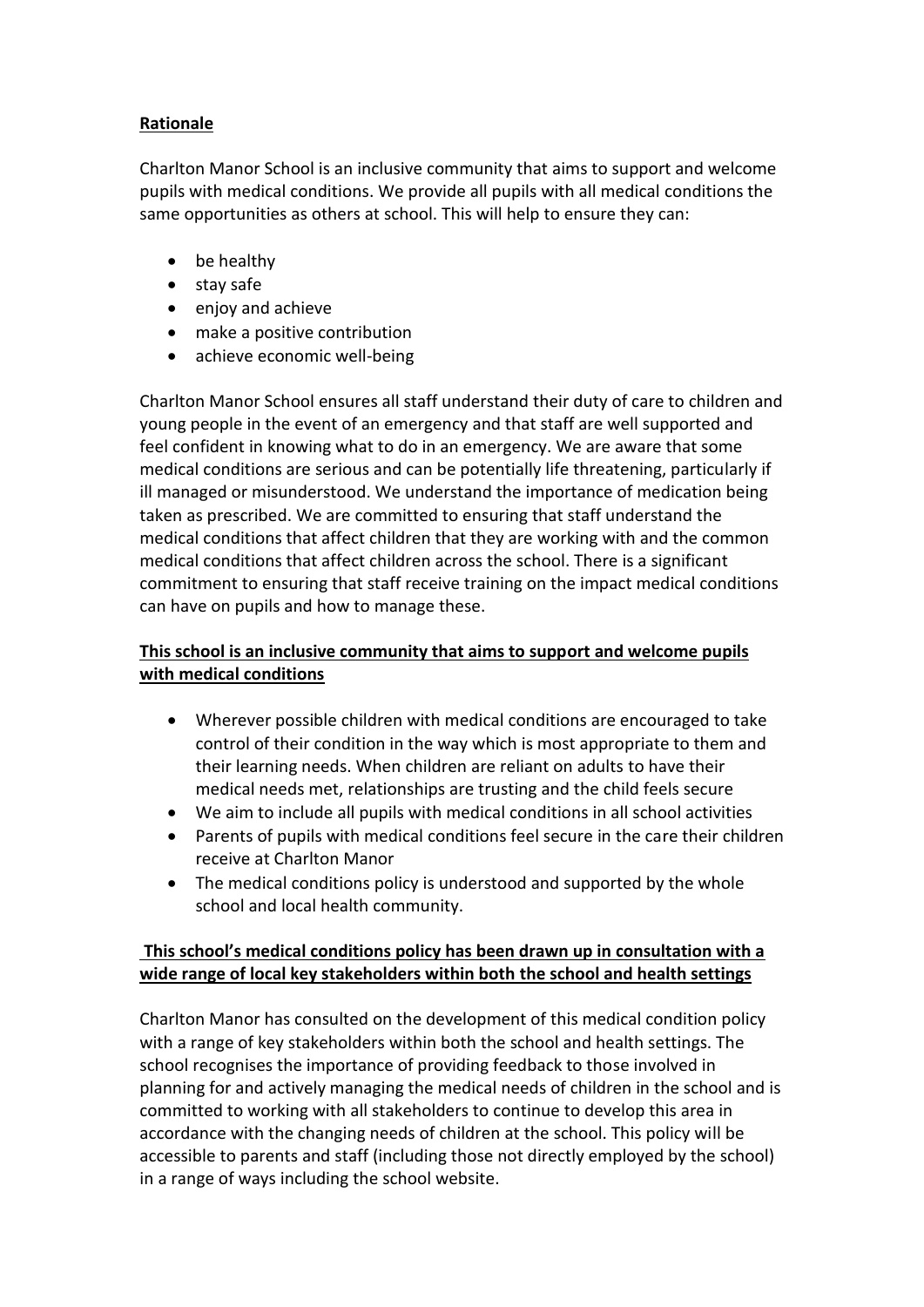# **All staff understand and are trained in what to do in an emergency for the most common serious medical conditions at this school**

- Staff understand their duty of care to pupils in the event of an emergency. In an emergency situation school staff are required under common law duty of care to act like any reasonably prudent parent. This may include administering medication.
- There are clear procedures in place for all children in the event of an emergency. These measures include:
	- $\triangleright$  A whole school procedure in the event of paramedics being called to school which includes systems for the admin and premises teams and clear roles for all those involved
	- $\triangleright$  First Aiders on site who will manage emergencies in the first instance
	- $\triangleright$  Clear protocols for emergencies for individual children which are stored with the school team, with emergency medicines and in pupil files
	- $\triangleright$  Staff trained appropriately to manage emergency situations when offsite
	- $\triangleright$  Individual risk assessments for every child which highlight any potential emergency situations and control measures
	- $\triangleright$  Debriefing meetings as necessary
- Systems for supporting families when their children are taken to hospital
	- $\triangleright$  Systems to ensure that relevant documents including healthcare plans and personal passports are sent to hospital with a child as a matter of course
- If a pupil needs to be taken to hospital, a member of staff will always accompany them and will stay with them until a parent arrives. The school tries to ensure that the staff member will be one the pupil knows.
- In some situations, where an ambulance is not deemed necessary and as the result of consultation between the School team, SLT and parents, alternative arrangements can be put in place in the best interests of the child. These may include taking the child home with a member of staff who knows them well or taking the child to the local hospital day clinic.
- All staff at Charlton Manor are aware of the most common medical conditions and needs at the school. Generic training is provided as a matter of course for large groups of staff in asthma and epilepsy.
- Staff at Charlton Manor are fully conversant with the medical needs of individuals in their class and how to manage these. Core training is refreshed for all staff at least once a year. The school differentiates between new training and renewal training, providing more detail and opportunities for supervised practice when training is new.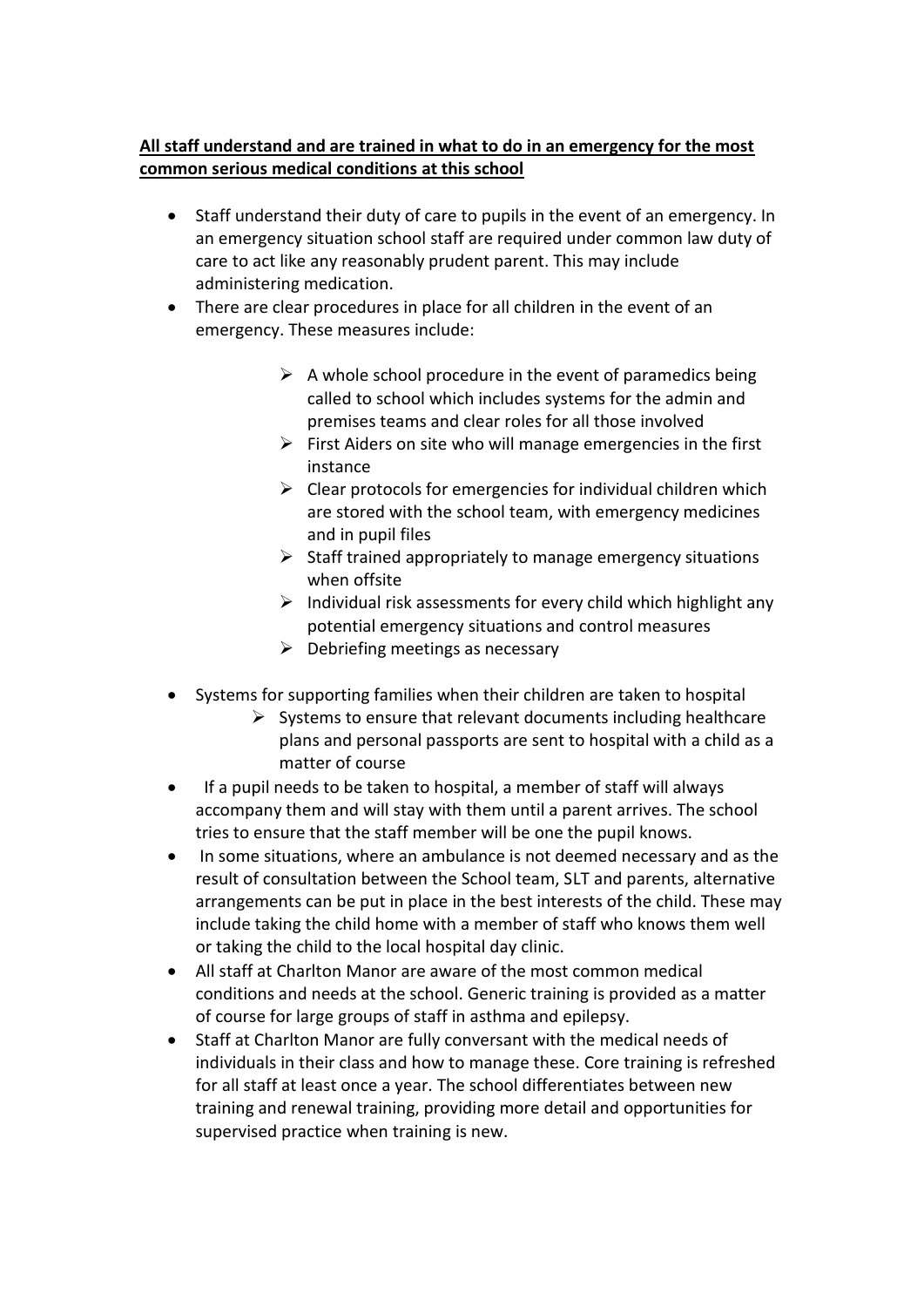## **The school has clear guidance on the administration of medication at school**

#### **Administration – emergency medication**

- All pupils at this school with medical conditions have easy access to their emergency medication.
- If parents and health specialists determine they are able to start taking responsibility for their condition children are encouraged to administer their own asthma pumps with appropriate levels of supervision.
- All pupils carry their emergency medication with them during any offsite or residential visits. In school emergency medicines are stored in a secure but easily accessible location where there is a clear monitoring and signing out system in place.
- Children are comfortable and secure with the arrangements for a familiar member of staff (and the reserve member of staff) to assist in helping them take their emergency medication safely.

## **Administration – general**

- All use of medication defined as a controlled drug, is done under the supervision of appropriately trained and named members of staff at Charlton Manor. The school understands the importance of medication being taken as prescribed. Staff are aware that there is no legal or contractual duty for any member of staff to administer medication or supervise a pupil taking medication unless they have been specifically contracted to do. All members of staff administering medication have stated that they are willing to do so
- Training is given to all staff members who agree to administer medication to pupils, where specific training is needed. The local authority provides full indemnity. All school staff administering medication will do so with a second adult assisting
- Parents at this school understand that if their child's medication changes or is discontinued, or the dose or administration method changes, that they should notify the school immediately and that medication cannot be given without the correct prescriptive label
- If a pupil refuses their medication, staff record this and follow procedures. Parents are informed as soon as possible
- Staff attending off-site visits are aware of any pupils with medical conditions on the visit. They receive information and training as a matter of course at the beginning of the school year about the type of condition, what to do in an emergency and any other additional support necessary, including any additional medication or equipment needed. This is documented in individual risk assessments. Children always have competent members of staff accompanying them during offsite visits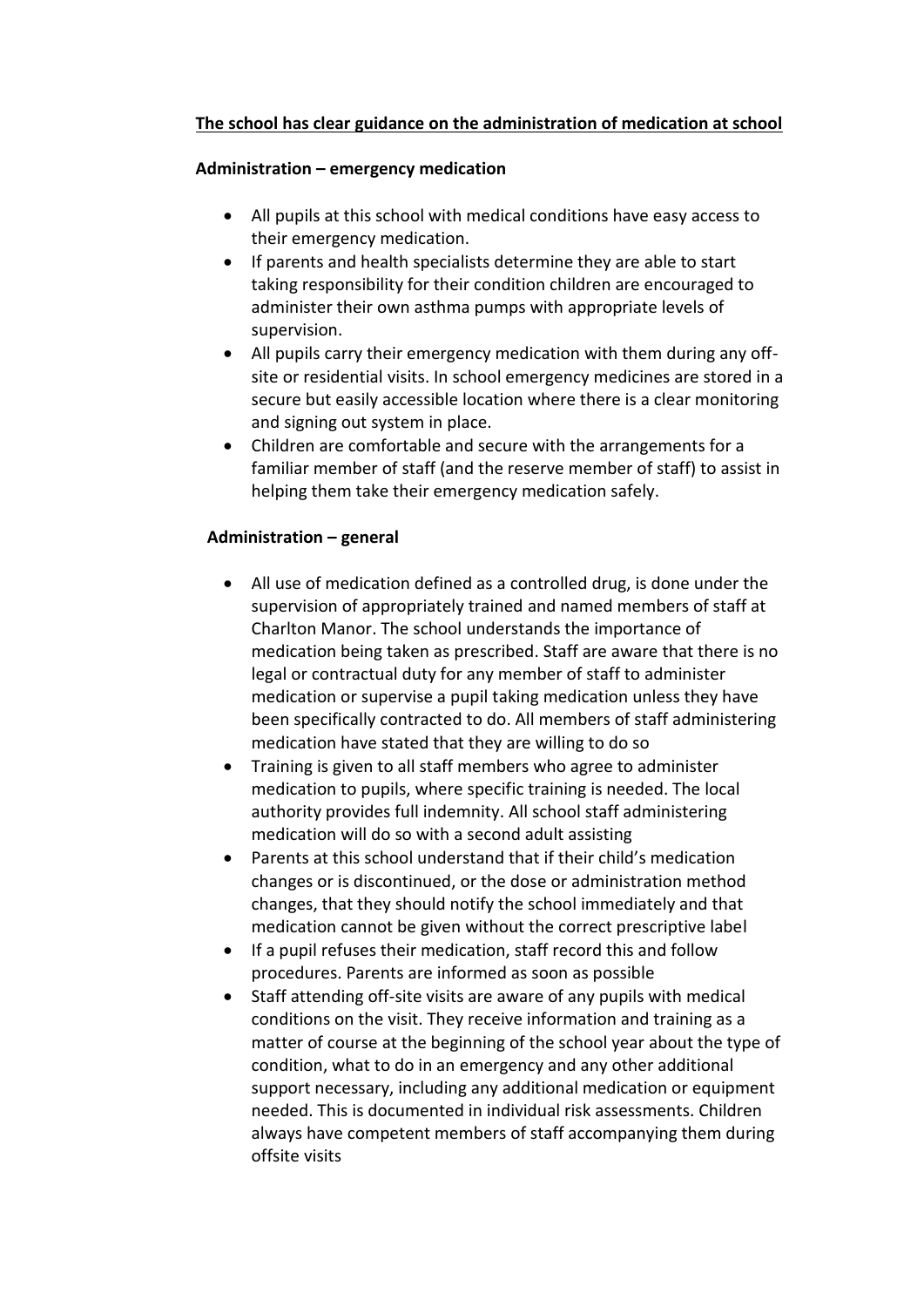• If a trained member of staff, who is usually responsible for administering medication, is not available the school makes alternative arrangements to provide the service from within the staff holding the relevant competencies. There are an adequate number of trained staff in each class to allow for staff absence to be covered.

## **This school has clear guidance on the storage of medication at school**

#### **Safe storage – emergency medication**

- All pupils at this school with medical conditions have easy access to their emergency medication
- All pupils carry their emergency medication with them during any offsite or residential visits. In school emergency medicines are stored in a secure but easily accessible location where there is a clear monitoring and signing out system in place
- Staff know exactly where emergency medications are at all times.

## **Safe storage – non-emergency medication**

- All non-emergency medication is kept in a secure place, in a lockable cupboard in a cool dry place. This may be in the school office or the medical room
- Medication is kept in lidded containers clearly labelled with the child's name and is stored alongside drug recording sheets
- Staff ensure that medication is only accessible to those for whom it is prescribed.

#### **Safe storage – general**

- All controlled drugs are kept in a locked cupboard and only named staff have access, even if pupils normally administer the medication themselves
- The expiry dates for all medication stored at school are checked routinely as part of administration routines
- The identified member of staff, along with the parents of pupils with medical conditions, ensures that all emergency and non-emergency medication brought in to school is clearly labelled with the pupil's name, the name and dose of the medication and the frequency of dose
- Medication is stored in accordance with instructions, paying particular note to temperature
- Some medication for pupils at this school may need to be refrigerated. All refrigerated medication is stored in an airtight container and is clearly labelled
- All medication is sent home with pupils at the end of the school year. Medication is not stored during the summer holidays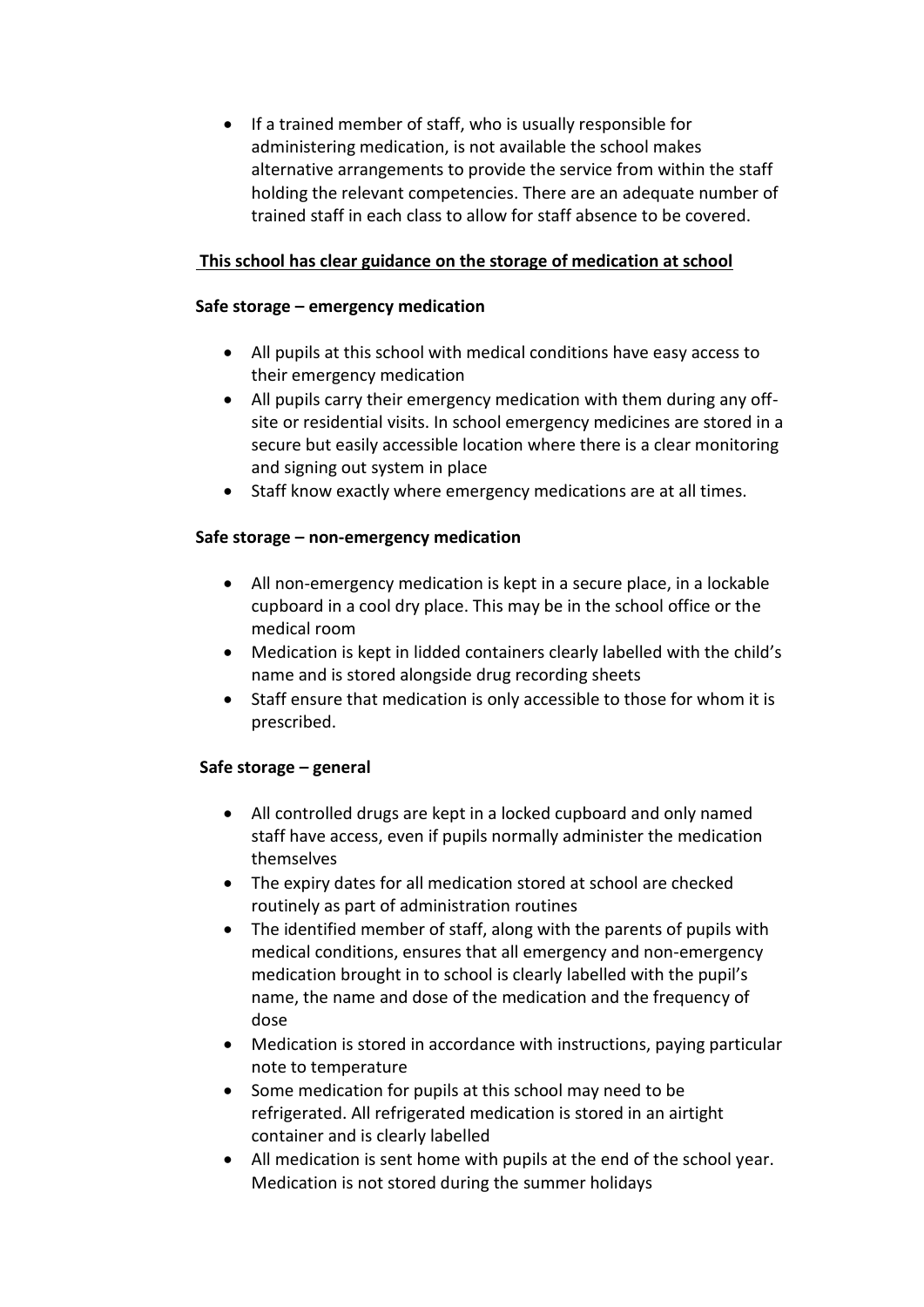It is the parent's responsibility to ensure new and in date medication comes into school on the first day of the new academic year and that new supplies are sent to school in a timely way. School staff are responsible for informing parents in good time when supplies are running out.

#### **Safe disposal**

Out-of-date medication is sent home to parents

#### **The school has clear guidance about record-keeping**

#### **Enrolment forms**

 New parents are asked if their child has any health conditions or health issues on a separate set of forms which are part of the new starter pack, which is filled out at the start of each school year. Subsequently, home visits or planned visits with the School team will allow fuller discussion and detail and these take place as a matter of course when a child has medical needs.

#### **Existing pupils**

 The School team update their records of health conditions, medicines and permissions for all children annually and as a matter of course.

#### **Medi-Alert**

- This school uses a Medi-Alert system to record important details about individual children's medical needs at school, their triggers, signs, symptoms, medication and other treatments.
- On admission parents are asked to provide details to complete their child's Medi-Alert plan.
- This plan is updated if the child has a medical emergency or if there have been changes to their symptoms, or if their medication or treatments change.
- The school ensures that information held within the Medi-Alert is shared with the relevant members of school staff.
	- Healthcare information is kept in a secure central location at school in the office. This is shared with staff who support that child.

#### **Use of Medi-Alert Plans**

- Medi-Alert Plans are used by this school to:
	- $\triangleright$  inform the appropriate staff about the individual needs of a pupil with a medical condition in their care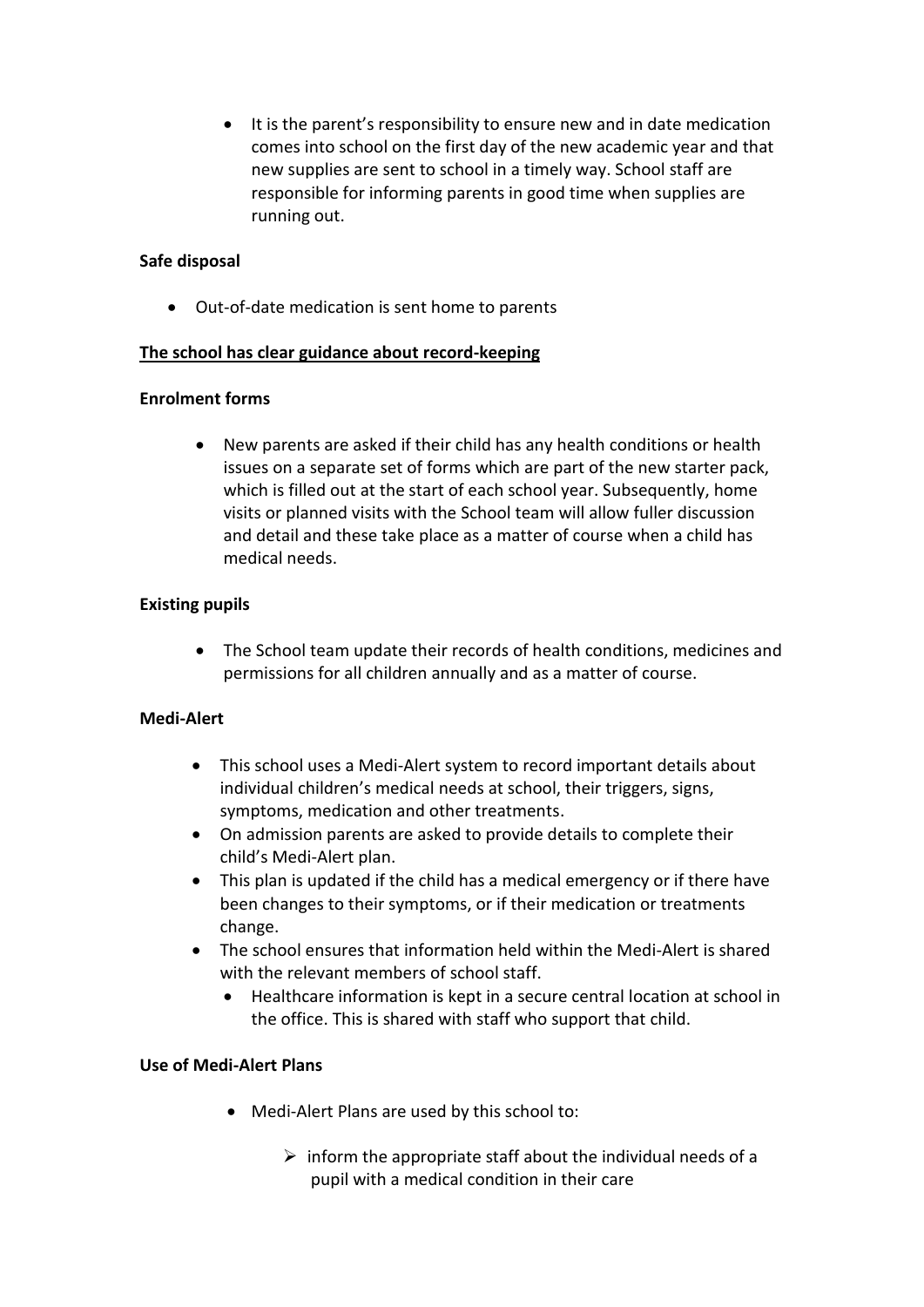- $\triangleright$  identify common or important individual triggers for pupils with medical conditions at school that bring on symptoms and can cause emergencies. This school uses this information to help reduce the impact of common triggers to:
- $\triangleright$  ensure this school's local emergency care services have a timely and accurate summary of a pupil's current medical management and healthcare in the event of an emergency

#### **Consent to administer medicines**

- If a pupil requires regular prescribed medication at school, parents are asked to provide consent giving the pupil or staff permission to administer medication on a regular/daily basis, if required. Short courses of medication also require consent and are recorded on drugs sheets and in medical notes.
- All parents of pupils with a medical condition who may require medication in an emergency are asked to provide consent for staff to administer medication
- If a pupil requires regular/daily help in administering their medication then the school outlines the school's agreement to administer this medication on the pupil's Medi-Alert Plan.

#### **Residential visits**

- Parents are sent a residential visit form to be completed and returned to school shortly before their child leaves for an overnight or extended day visit. This form requests up-to-date information about the pupil's current condition and their overall health. This provides essential and up-to-date information to relevant staff and school supervisors to help the pupil manage their condition while they are away. This includes information about medication not normally taken during school hours.
- All residential visit forms are taken by the relevant staff member on visits and for all out-of-school hours activities where medication is required. These are accompanied by a copy of the pupil's Healthcare Plan, emergency protocols and other details.
- All parents of pupils with a medical condition attending a school trip or overnight visit are asked for consent which gives staff permission to administer medication at night or in the morning if required.

#### **Other record keeping**

 The school keeps an accurate record of each occasion an individual pupil is given or supervised taking medication. Details of the administering staff members, pupil, dose, date and time are recorded. These records are on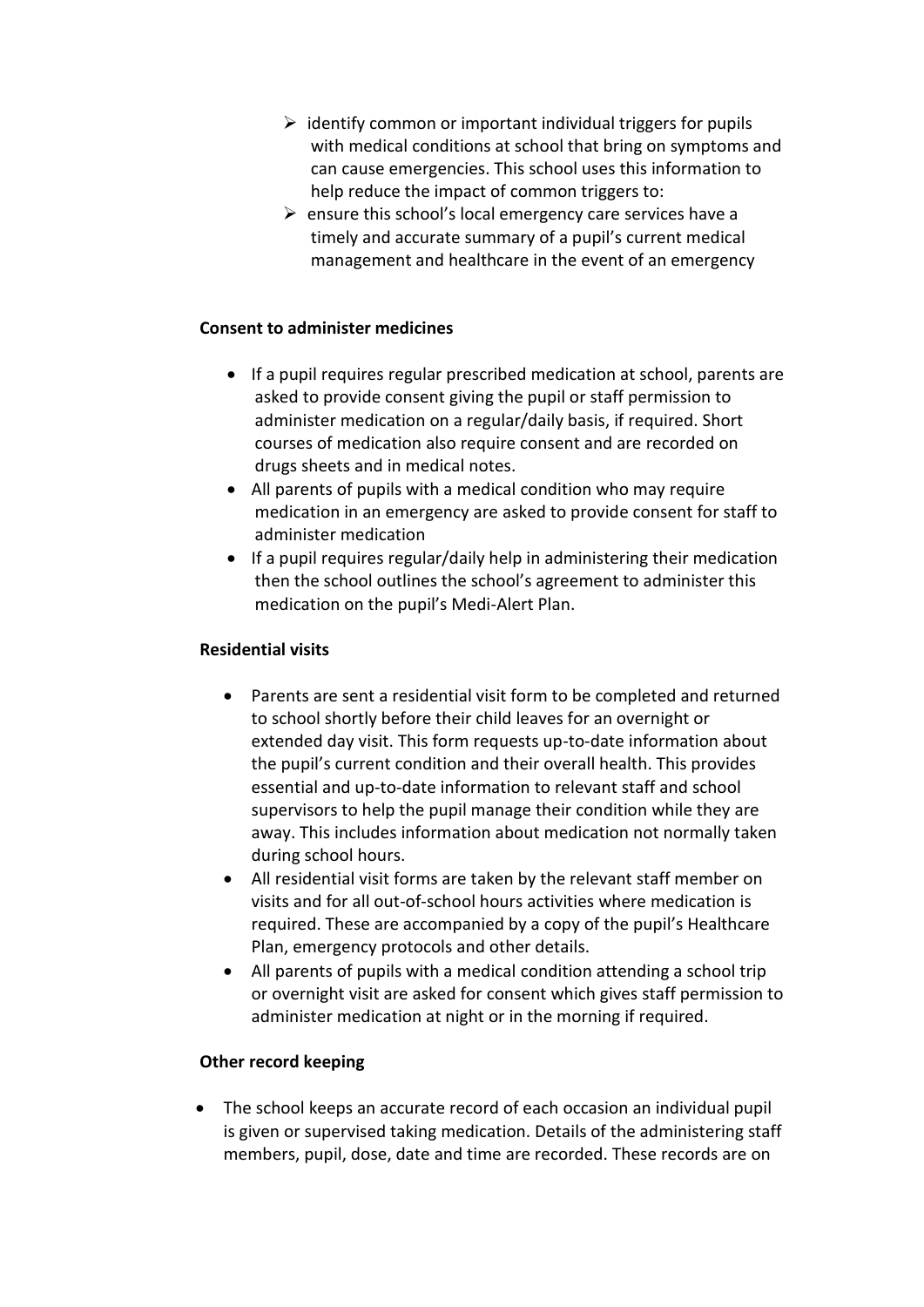drugs charts which are routinely monitored by the School team and which are stored securely with the medicines.

- Class staff are also expected to monitor and record any other significant medical events.
- This school holds training for:
	- $\triangleright$  Groups or individuals who practice medical competencies
	- $\triangleright$  This may relate to groups or individual children
	- $\triangleright$  Training may be provided by the School team or community School team

**This school ensures that the whole school environment is inclusive and favourable to pupils with medical conditions. This includes the physical environment, as well as social, sporting and educational activities**

#### **Physical environment**

• The school is committed to providing a physical environment that is accessible to pupils with medical conditions. The school's commitment to an accessible physical environment includes out-ofschool visits and this is taken into consideration as a routine part of planning for any off site visit

#### **Social interactions**

- This school ensures the needs of pupils with medical conditions are adequately considered to ensure their involvement in structured and unstructured social activities, including during breaks and extended school activities.
- All staff at this school are aware of the potential social problems that pupils with medical conditions may experience. Staff use this knowledge to try to prevent and deal with problems in accordance with the school's anti-bullying and behaviour policies.

#### **Exercise and physical activity**

- This school understands the importance of all pupils taking part in sports, games and physical activities
- The school ensures that children are never forced to take part in an activity if they feel unwell. Teachers and sports coaches are aware of pupils in their care who have been advised to avoid or to take special precautions with particular activities.
- This school ensures all PE teachers, classroom teachers and school sports coaches are aware of the potential triggers for pupils' medical conditions when exercising and how to minimize these triggers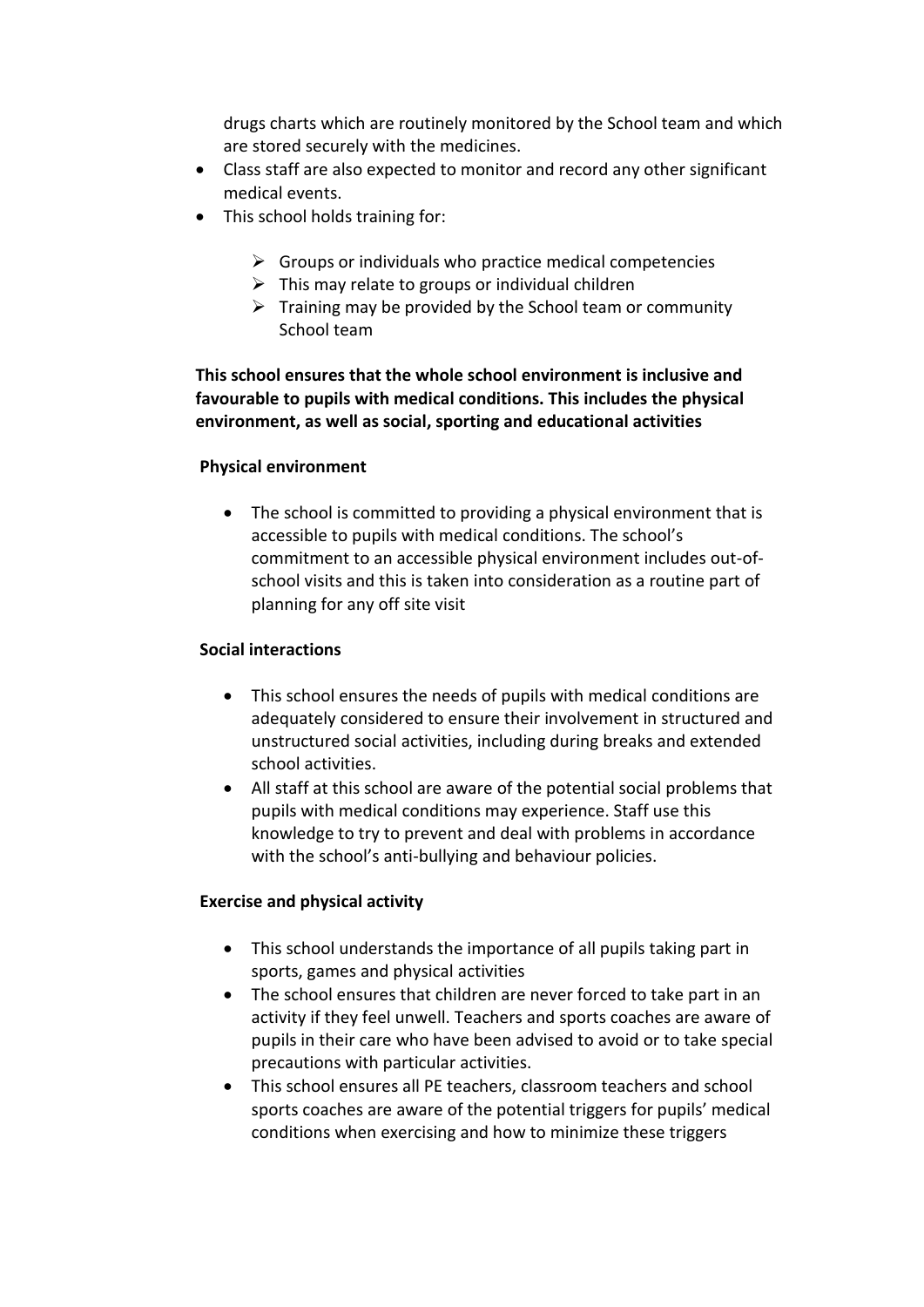The school ensures all pupils have the appropriate medication or food with them during physical activity and that pupils take them when needed.

## **Education and learning**

- This school ensures that pupils with medical conditions can participate fully in all aspects of the curriculum and ensures that appropriate adjustments and extra support are provided
- If a pupil is missing a lot of time at school, they have limited concentration or they are frequently tired. The school understands that this may be due to their medical condition and will work with parents and the school nurse to improve the situation where possible. This may involve supporting rapid access to services that can help
- When families are in crisis because of a child's medical condition, when children are acutely unwell or when children are hospitalized for extended periods of time, the school will put into place measures to ensure that children and families are well supported by the school and that close communication is maintained.

## **Off Site visits**

• Individual risk assessments are carried out by the school and updated at least annually. These document global risks and control measures associated with each child. Individual risk assessments are taken on every off-site visit

# **Each member of the school and health community knows their roles and responsibilities in maintaining an effective medical conditions policy**

a. This school works in partnership with all interested and relevant parties including the school's governing body, all school staff, parents, employers, community healthcare professionals and pupils to ensure the policy is planned, implemented and maintained successfully.

b. The following roles and responsibilities are used for the medical conditions policy at this school. These roles are understood and communicated regularly.

## **Employer**

**This school's employer has a responsibility to:**

 ensure the health and safety of their employees and anyone else on the premises or taking part in school activities (this includes all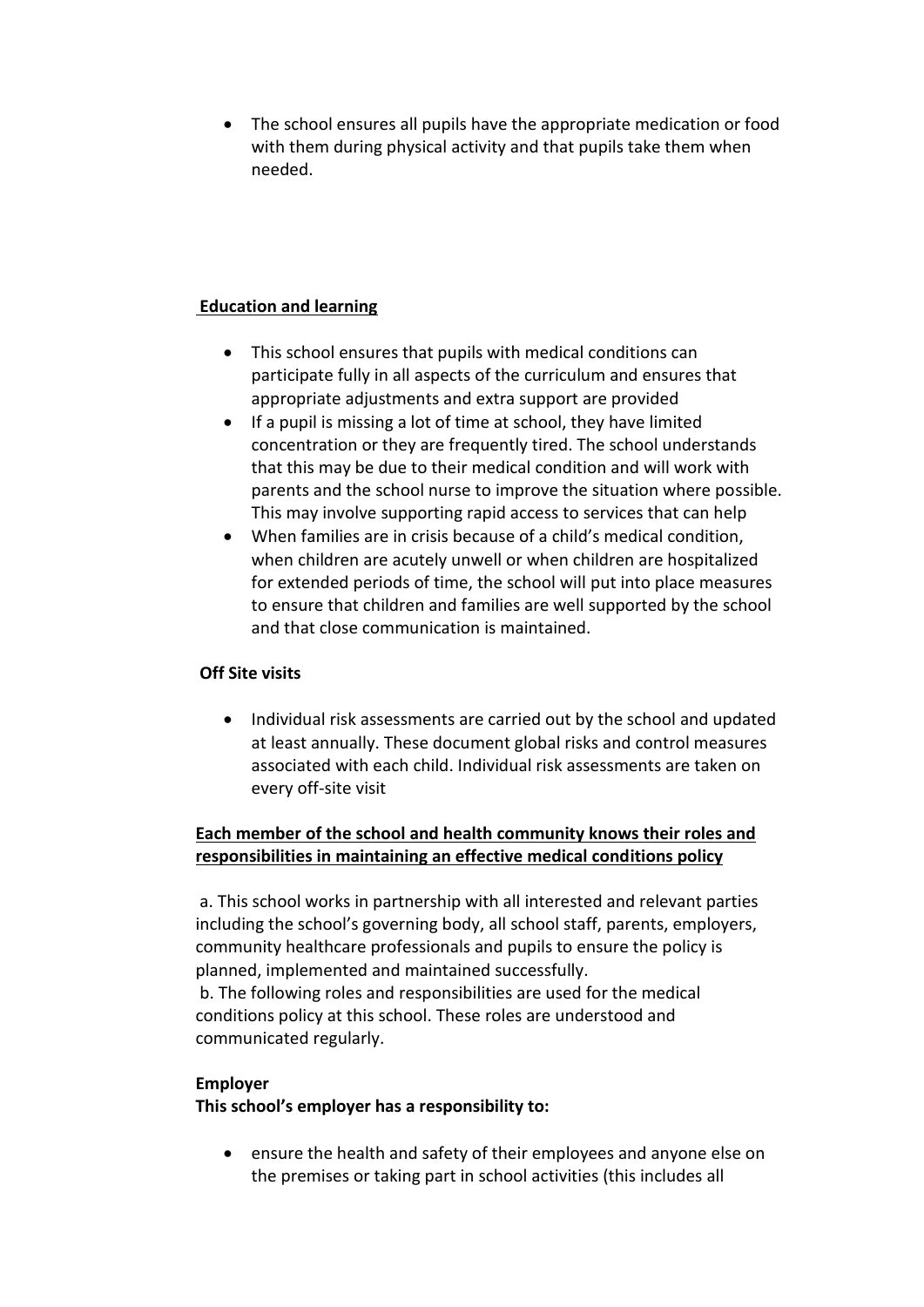pupils). This responsibility extends to those staff and others leading activities taking place off-site, such as visits, outings or field trips

- ensure health and safety policies and risk assessments are inclusive of the needs of pupils with medical conditions
- make sure the medical conditions policy is effectively monitored and evaluated and regularly updated
- provide indemnity for staff who administer medication to pupils with medical conditions.

#### **Head teacher**

## **This school's head teacher has a responsibility to:**

Maintain an exemplary standard of collaborative working with the School team

- ensure the school is inclusive and welcoming and that the medical conditions policy is in line with local and national guidance and policy frameworks
- liaise between interested parties including pupils, school staff, special educational needs coordinators, pastoral support/welfare officers, teaching assistants, school nurses, parents, governors, the school health service, the local authority transport service, and local emergency care services
- ensure the policy is put into action, with good communication of the policy to all
- **e** ensure every aspect of the policy is maintained  $\cdot$  ensure that information held by the school is accurate and up to date and that there are good information sharing systems in place using pupils' Healthcare Plans
- ensure pupil confidentiality
- assess the training and development needs of staff and arrange for them to be met
- ensure all supply teachers and new staff know the medical conditions policy  $\cdot$  monitor and review the policy at least once a year, with input from pupils, parents, staff and external stakeholders
- update the policy at least once a year according to review recommendations and recent local and national guidance and legislation · report back to all key stakeholders about implementation of the medical conditions policy.

## **All staff at this school have a responsibility to:**

- be aware of the potential triggers, signs and symptoms of common medical conditions and know what to do in an emergency
- understand the school's medical conditions policy
- know which pupils in their care have a medical condition and be familiar with the content of the pupil's Healthcare Plan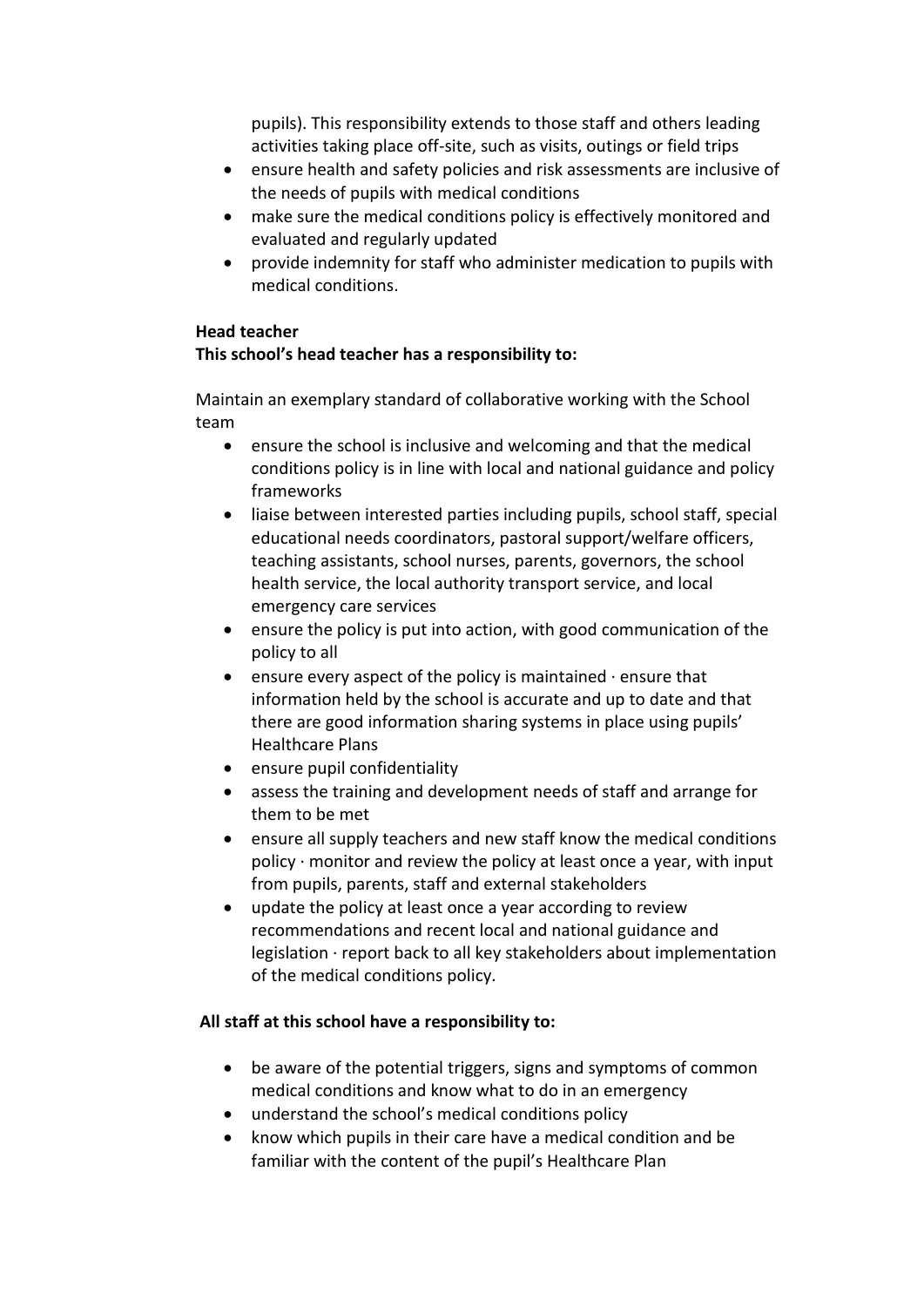- allow all pupils to have immediate access to their emergency medication · maintain effective communication with parents including informing them if their child has been unwell at school
- ensure pupils who carry their medication with them have it when they go on a school visit or out of the classroom
- be aware of pupils with medical conditions who may be experiencing bullying or need extra social support
- understand the common medical conditions and the impact it can have on pupils
- ensure no pupil with medical conditions is excluded from activities they wish to take part in
- ensure pupils have the appropriate medication or food with them during any exercise and are allowed to take it when needed.

## **Teaching staff**

## **Teachers at this school have a responsibility to:**

- maintain communication with families when children have been unwell
- be aware that medical conditions can affect a pupil's readiness for learning
- regularly record children's physiological need and medical events
- Refer concerns to the School team in a timely way

## **School team**

# **The school nurse at this school has a responsibility to:**

- Coordinate the completion of healthcare plans · Liaise with other professionals as necessary
- Maintain an exemplary standard of collaborative working with the school  $\cdot$  Be available to offer advice and support
- Monitor records
- Help update the school's medical conditions policy, and Medical Training Plan
- Help provide regular training for school staff in managing the most common medical conditions at school
- Provide training for groups or individuals of staff
- Provide information about where the school can access other specialist training.

## **First aider**

## **First aiders at this school have a responsibility to:**

 Give immediate help to casualties with common injuries or illnesses and those arising from specific hazards with the school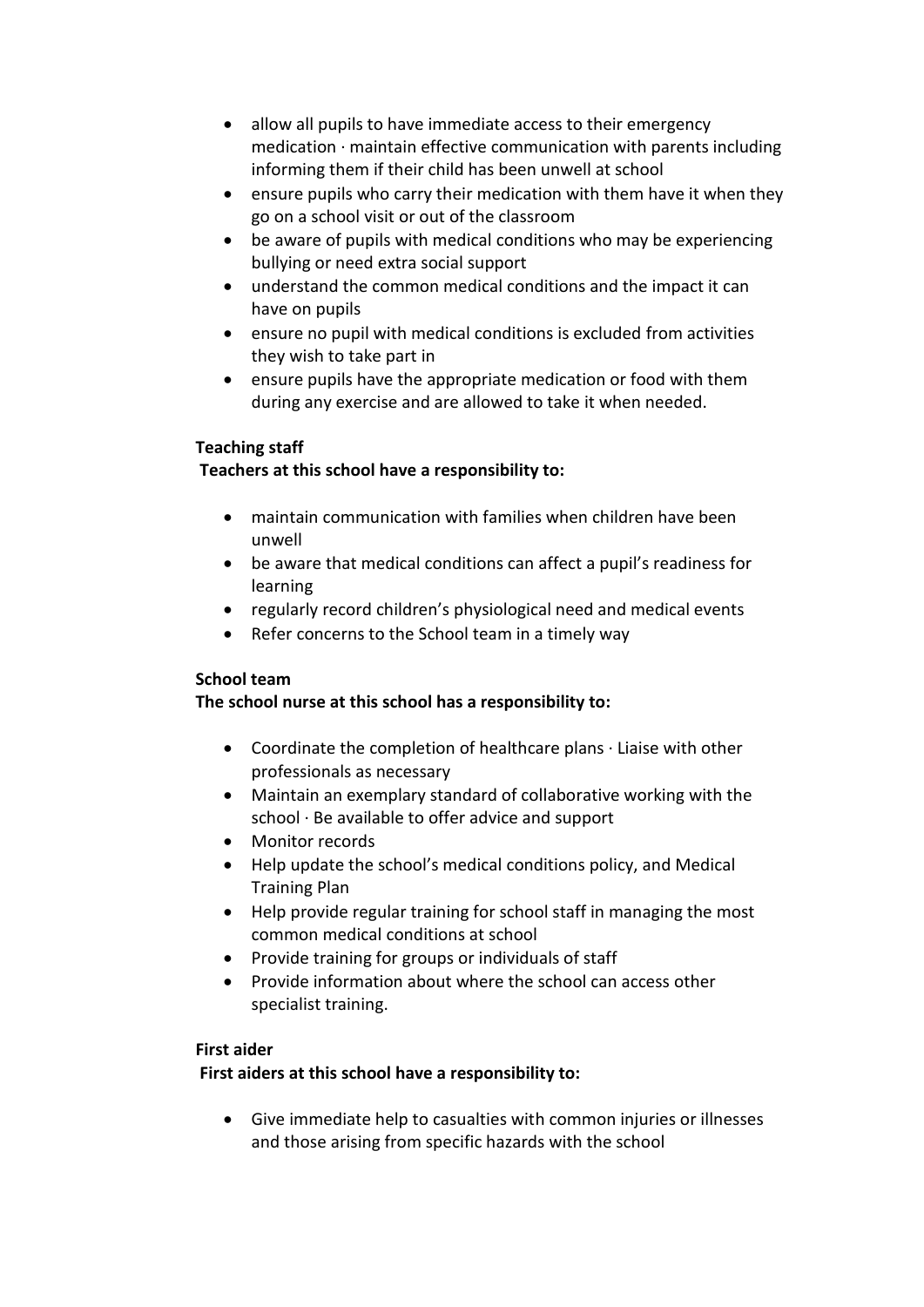When necessary ensure that an ambulance or other professional medical help is called.

# **Local doctors and specialist healthcare professionals Individual doctors and specialist healthcare professionals caring for pupils who attend this school, have a responsibility to:**

- Complete the pupil's Healthcare Plans provided by parents
- Where possible, and without compromising the best interests of the child, try to prescribe medication that can be taken outside of school hours
- Offer every child or young person (and their parents) a written care/self-management plan to ensure children and young people know how to self-manage their condition
- Ensure the child or young person knows how to take their medication effectively
- Ensure children and young people have regular reviews of their condition and their medication
- Provide the school with information and advice regarding individual children and young people with medical conditions (with the consent of the pupil and their parents)
- Understand and provide input in to the school's medical conditions policy.

# **Parents**

# **The parents of a child at this school have a responsibility to:**

- Tell the school if their child has a medical condition
- Ensure the school has a complete and up-to-date Healthcare Plan for their child
- Inform the school about the medication their child requires during school hours
- Inform the school of any medication their child requires while taking part in visits, outings or field trips and other out-of-school activities
- Tell the school about any changes to their child's medication, what they take, when, and how much
- Inform the school of any changes to their child's condition
- Ensure their child's medication and medical devices are labelled with their child's full name
- Update the school regarding information from appointments
- Ensure that their child's medication is within expiry dates
- Keep their child at home if they are not well enough to attend school
- Ensure their child has regular reviews about their condition with their doctor or specialist healthcare professional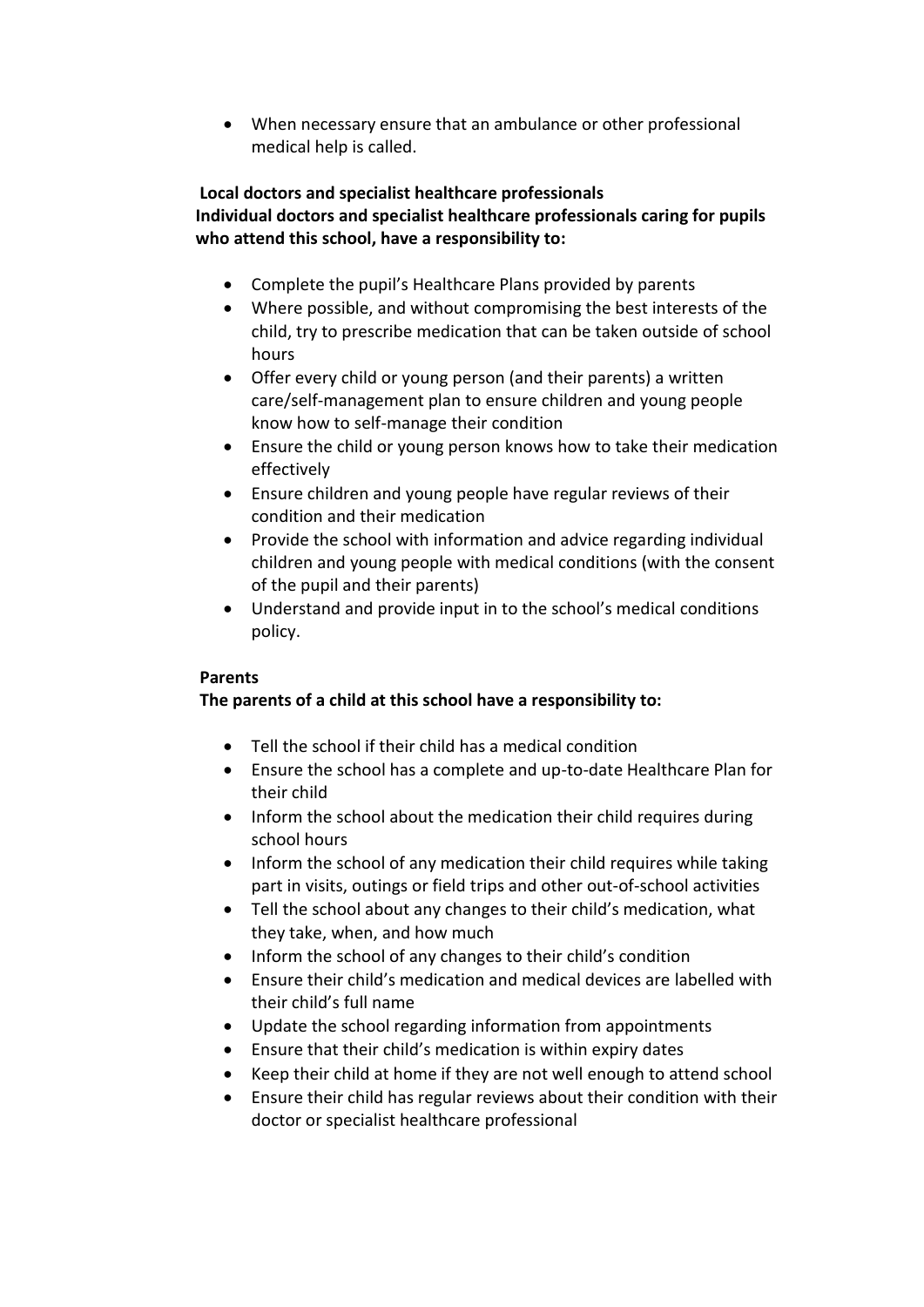# **The medical conditions policy is regularly reviewed evaluated and updated. Updates are produced every year**

- This school's medical condition policy is reviewed, evaluated and updated every year in line with the school's policy review timeline.
- New Department for Children, Families and Schools and Department of Health guidance is actively sought and fed into the review.
- In evaluating the policy, this school seeks feedback on the effectiveness and acceptability of the medical conditions policy with a wide-range of key stakeholders within the school and health settings.

# **Legislation and guidance Introduction**

- Local authorities, schools and governing bodies are responsible for the health and safety of pupils in their care.
- Areas of legislation that directly affect a medical conditions policy are described in more detail in Managing Medicines in Schools and Early Years Settings. The main pieces of legislation are the Disability Discrimination Act 1995 (DDA), amended by the Special Educational Needs and Disability Act 2001 (SENDA) and the Special Educational Needs and Disability Act 2005. These acts make it unlawful for service providers, including schools, to discriminate against disabled people. Other relevant legislation includes the Education Act 1996, the Care Standards Act 2000, the Health and Safety at Work Act 1974, the Management of Health and Safety at Work Regulations 1999 and the Medicines Act 1968. This section outlines the main points from the relevant legislation and guidance that schools should consider when writing a medical conditions policy.

## **Managing Medicines in Schools and Early Years Settings (2004)**

This provides guidance from the DfES (now DCFS) and DH on managing medicines in schools and early years settings. The document includes the following chapters:

- developing medicines policies
- roles and responsibilities
- dealing with medicines safely
- drawing up a Healthcare Plan
- relevant forms.

Medical Conditions at School: A Policy Resource Pack is designed to work alongside Managing Medicines in Schools and Early Years Settings.

# **Disability Discrimination Act 1995 (DDA) and the Special Educational Needs and Disability Acts (2001 and 2005)**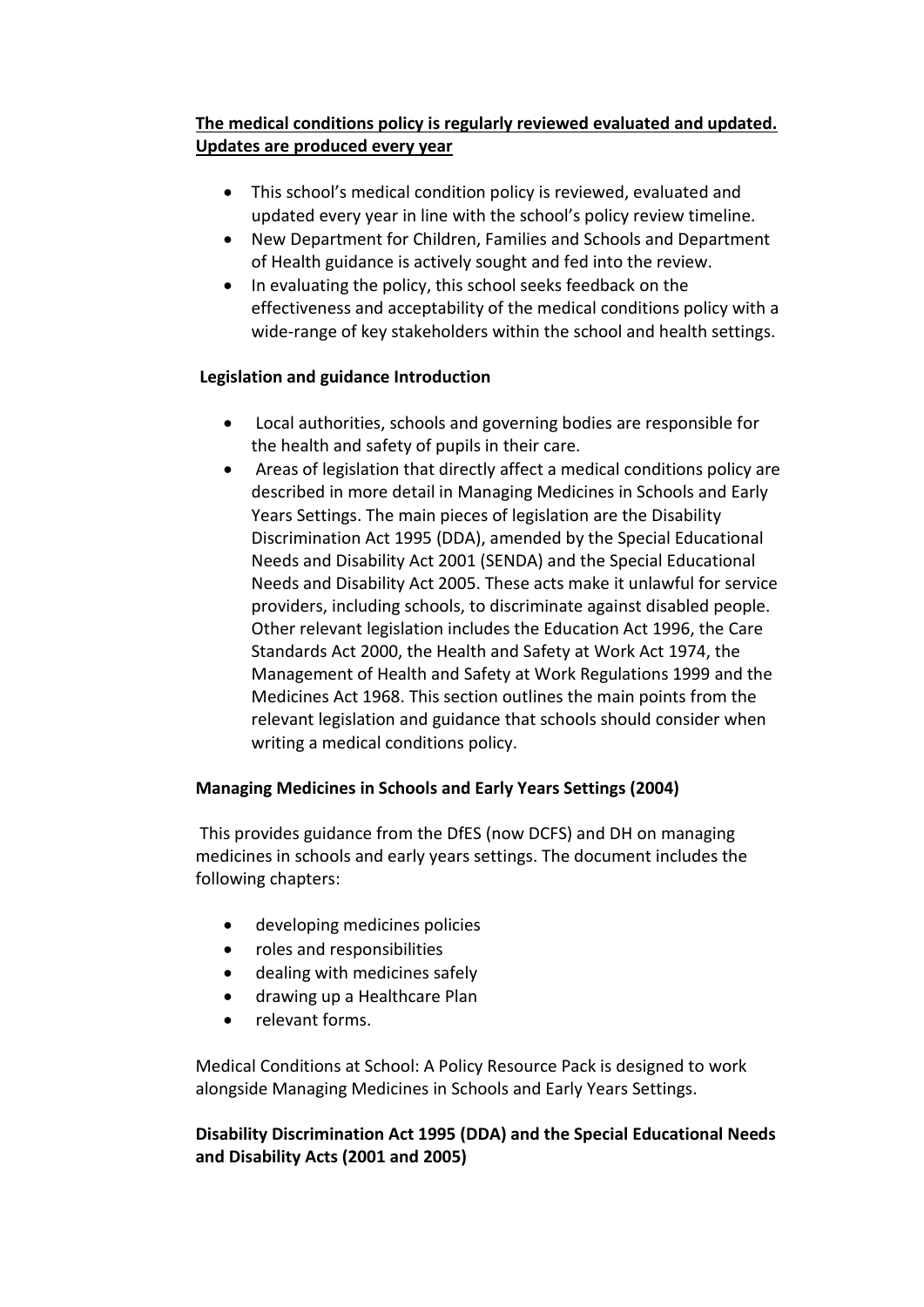- Many pupils with medical conditions are protected by the DDA and SENDA, even if they don't think of themselves as 'disabled'.
- The Commission for Equality and Human Rights (CEHR) (previously the Disability Rights Commission) publishes a code of practice for schools, which sets out the duties under the DDA and gives practical guidance on reasonable adjustments and accessibility. The CEHR offers information about who is protected by the DDA, schools' responsibilities and other specific issues. Schools' responsibilities include:
	- not to treat any pupil less favourably in any school activities without material and sustainable justification
	- to make reasonable adjustments that cover all activities this must take into consideration factors such as financial constraints, health and safety requirements and the interests of other pupils. Examples of reasonable adjustments can be found in the DfES resource: Implementing the DDA in Schools and Early Years Settings\*
	- to promote disability equality in line with the guidance provided by the DCSF and CEHR through the Disability Equality Scheme.
	- \*DfES publications are available through the DCSF.

# **The Education Act 1996**

Section 312 of the Education Act covers children with special educational needs, the provisions that need to be made and the requirements local health services need to make to help a local authority carry out its duties.

# **The Care Standards Act 2000**

This act covers residential special schools and responsibilities for schools in handling medicines.

# **Health and Safety at Work Act 1974**

This act places duties on employers for the health and safety of their employees and anyone else on their premises. This covers the head teacher and teachers, non-teaching staff, pupils and visitors.

# **Management of Health and Safety at Work Regulations 1999**

These regulations require employers to carry out risk assessments, manage the risks identified and to communicate these risks and measures taken to employees.

# **Medicines Act 1968**

This act specifies the way that medicines are prescribed, supplied and administered.